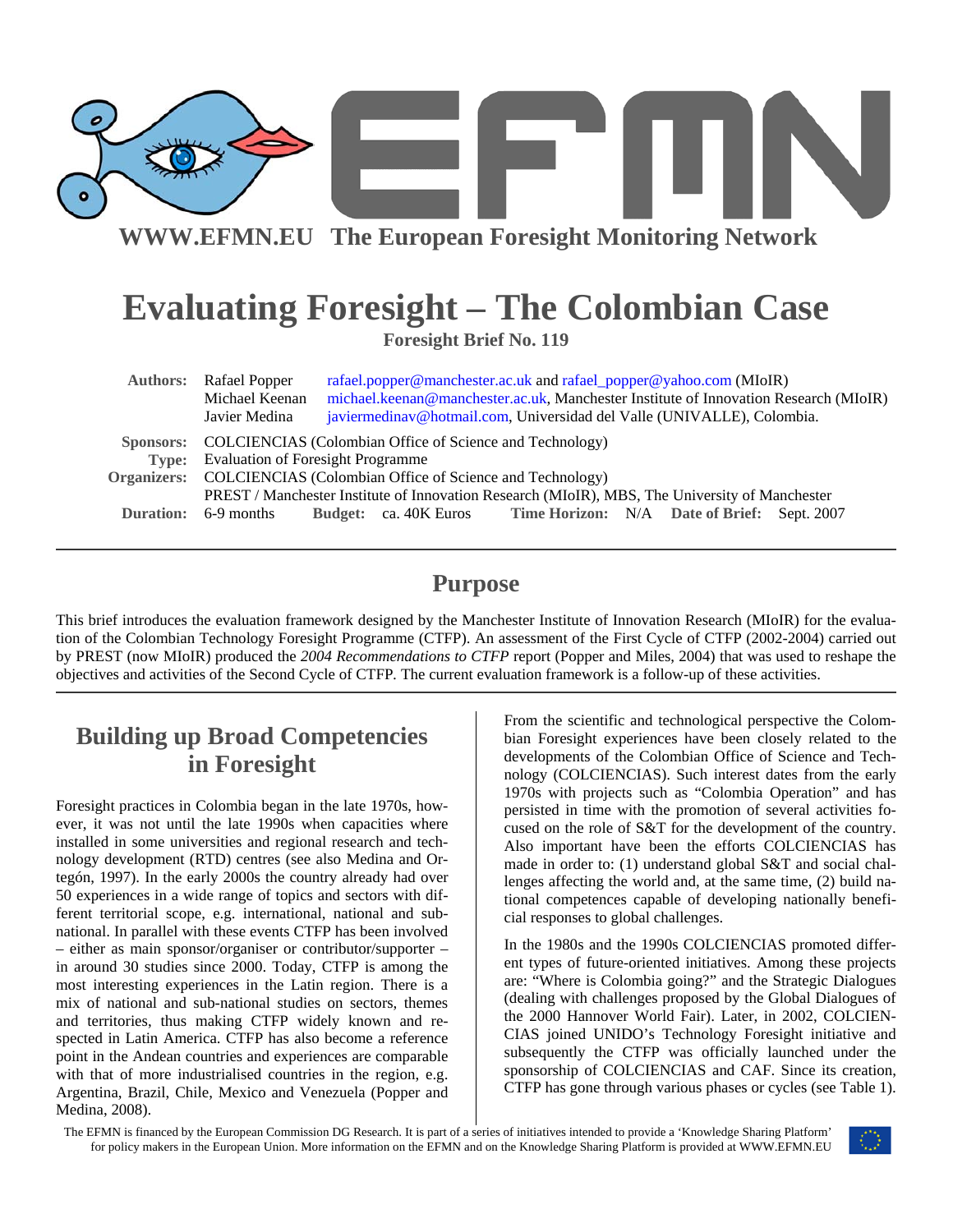#### **Table 1: Cycles of the CTFP**

| <b>Phases</b>                         | Sponsors / Organisers                                                                                                                                               |
|---------------------------------------|---------------------------------------------------------------------------------------------------------------------------------------------------------------------|
| Incubation<br>$(2001 - 2002)$         | UNIDO and the Ministry of Development<br>organised some initial awareness building<br>activities for different types of stakeholders.                               |
| <b>First Cycle</b><br>$(2003 - 2004)$ | COLCIENCIAS; the Ministry of Com-<br>merce, Industry and Tourism; and the An-<br>dean Development Bank (CAF) created the<br>CTFP and funded its first working plan. |
| Second Cycle<br>$(2005 - 2007)$       | <b>COLCIENCIAS</b> and <b>SENA</b> (National Train-<br>ing Service) funded the ongoing agenda of<br>activities and the knowledge platform                           |

#### **Evaluation Focus: on Vison Building, Capacities, and Regional Development**

CTFP has three high-level objectives:

- to contribute to the development of a national vision in the transition to a knowledge-based economy,
- to conduct foresight and technology watch exercises in strategic sectors,

to build foresight training capabilities and absorptive capacity for the appropriation of foresight results.

These are complemented with lower level objectives from the various individual activities that have been carried out in the various cycles of the programme. And given that the evaluation focus is the Second Cycle (2005-2007), the evaluation framework was designed around the three specific objectives of the Second Cycle:

- to build strategic visions  $-$  in order (1) to help create a long-term vision for the country; (2) to help to identify national STI priorities; and (3) to identify opportunities and competitive areas for Colombia in the global scene;
- to build foresight and strategic thinking capacities in order (1) to create forward-looking capacities in higher education and other institutions, thus increasing the impact of the CTFP; (2) to strengthen human (expertise) and technological (tools and software) resources supporting foresight-related activities; and (3) to support the creation of a solid foresight and futures thinking culture;
- to support regional development and innovation  $-$  by (1) promoting and supporting regional foresight activities; (2) promoting the creation of industrial clusters; and (3) supporting the creation of regional innovation systems.

#### **Ex Post Evaluation**

Some of the well-known expected outcomes of CTFP are: the elaboration of public policies; multiplication effect and multilevel presence; institutional development of foresight; promotion of public debate; articulation and appropriation of foresight knowledge; collective learning; intellectual production; foresight culture and development; increase in foresight productivity with experience; among others. These are (1) rather general and require further elaboration and (2) perhaps not the ultimate objectives. For that reason, the evaluation framework aims to provide answers to questions about *appropriateness*, *quality and efficiency*, and *impacts*.

There are several questions about the *appropriateness*:

- What are the programme 'theories'? What theories of learning and capacity-building are implicit in CTFP design and delivery? How sophisticated are these theories and are they well-founded and appropriate for Colombia? To what extent does the programme's perspective correspond with the expectations of other actors, particularly the sponsors and participants of the projects?
- Are the programme theories around CTFP appropriate given the overall conditions in Colombia and the institutional context of COLCIENCIAS and the other sponsoring agencies? How do they compare to programme theo-

ries found in foresight exercises across the Latin American region and in other parts of the world?

• Do expected outcomes tally with programme objectives? And do programme activities tally with objectives and expected outcomes? In other words, is the CTFP internally logical? Given the breadth of activities and their varying objectives, these sorts of questions need to be asked for each type of activity, as well as at the level of the overall CTFP.

In addition, *quality and efficiency* questions include:

- How were methods selected and used? What types of support tools (e.g. software) have been used? How well have these tools been used? Have the tools and exercises been adapted to local and regional contexts in which they have been used?
- What are the main products and outputs? What is the level of novelty and originality of these outputs? What is the level of access to CTFP products? Have CTFP products complemented or strengthened other governmental programmes? If so, which ones?
- How well was the management of the second cycle of the CTFP? To what extent did programme managers learn from the First Cycle review? (Popper and Miles, 2004) How flexible were the activities? Was CTFP capable of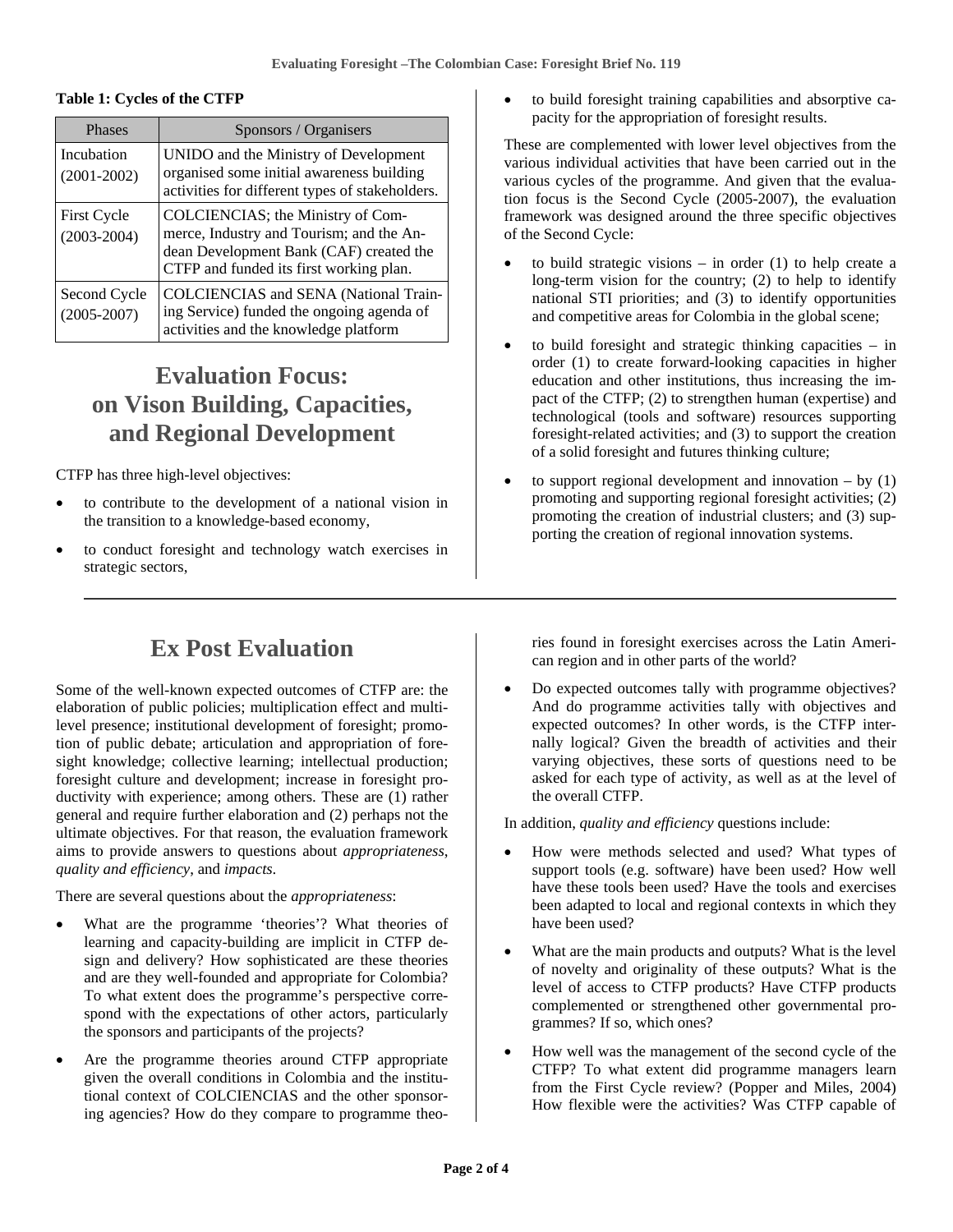involving policy-makers and other stakeholders in its activities?

As for the impact and effectiveness of results, four generic challenges should be highlighted (OECD, 2006, p.179):

- **Timing** have expected effects come about already? This will take into account that a large part of the evaluation is being conducted in real-time rather than ex post. Therefore impacts will be focused on, for example, learning, policy recommendations, etc. Given that many impacts will not yet have materialized, several alternative indicators would need to be developed in order to measure whether things are moving in a desirable direction.
- **Attribution** can we confidently assign outcomes to the intervention being evaluated? In other words, is CTFP solely responsible for the observed and reported effects? If not, what contribution has it made? The main challenge here is that people often under estimate the impact of activities like foresight due to difficulties in acknowledging intangibles.
- **Appropriability** where should we look for effects? Given that learning and capacity building have been the central objectives of CTFP, there is a need for looking across a broad array of stakeholders. And for the identification of policy impacts there is a need for an overall appreciation of the policy systems in the country and studied sectors (e.g. pluralistic, hierarchical, etc.), as well as the periodicity of policy cycles.
- **Inequality** in general a programme's effects tend to be seen as the aggregation of its various projects, where some are more successful than others. For this reason, as well as for other resource- and time-related limitations, the evaluation approach is based on a handful of case studies, guided by CTFP team members' knowledge of where the greatest impacts are to be found.

### **Evaluation Methodology**

The methodological approach for the evaluation of CTFP is based on a mix of methods and activities.

- **Documentary analysis** this requires 'open access' to documents held by COLCIENCIAS and other agencies involved in the second cycle exercises.
- **Logic chart and indicators** (as described above) this requires the identification of linkages between activities, outputs and their possible impacts.
- **Surveys** these are designed for various types of stakeholders, for example, a survey targeting co-organisers of sensitivity workshops, an online survey open to all participants in CTFP, an possibly a survey of unsuccessful bidders has also been considered.

Bearing these challenges in mind, the main way forward is the creation of a logic chart for CTFP. A logic chart is a powerful instrument for mapping the linkages between activities, outputs and impacts that need to be assessed (e.g. proposed directions for strategic sectors and technologies, proposed policies and strategies for the transformation of studied sectors and territories, proposed scenarios and visions, etc). This often includes not only the production of reports and the like, but also learning effects, networking, development of critical mass of competencies, formation of trainers (the so-called social appropriation of foresight knowledge), other measures of behavioural additionality, collective learning, promotion of public debate, development of a national and regional visions, and so on.

The identification of these impacts is only the first step of the evaluation process, given that the use of indicators for assessing whether impacts occurred and their quality would be a major second step.

## **Real Time and Ex Ante Evaluation**

CTFP will continue in 2008, with a division of labour between COLCIENCIAS and the new foresight unit in one university in Cali (UNIVALLE). A possible model would be the one where COLCIENCIAS sets the overall objectives and UNI-VALLE will act as the implementation agency. Having the future of CTFP in mind, two levels have been proposed for the evaluation of ongoing and future activities: (a) evaluation of the future CTFP structure and (b) evaluation of key stakeholders' perception of the future of foresight in Colombia. The data collection will be mostly through interviews where a couple of questions on this topic should be included. In addition, an Evaluation Forum has been proposed (see evaluation methodology below) as an instrument capable of providing a discursive space for the sponsors and main stakeholders to come together to think about the future of foresight in Colombia.

- **Interviews** there are around 50 interviews planned. Most of these have been designed in Spanish to be carried out via telephone, internet and face-to-face meetings. Target interviewees are key organisers, COLCIENCIAS and UNIVALLE; other sponsors (representatives from international organisations such as UNIDO, CAF, CAB, ECLAC, etc.); influential stakeholders (e.g. ministries, chambers of commerce, regional governments, etc.); executors of Second Cycle projects, i.e. project managers, plus executors from a selection of first round projects; and a small number of co-organisers of sensitivity workshops.
- **Case studies** confined to the second cycle only, with one project chosen per type of exercise.
- **Benchmarking** through international comparative analysis.
- **Evaluation forum** supported with virtual and face-toface activities of national and international expert panels.